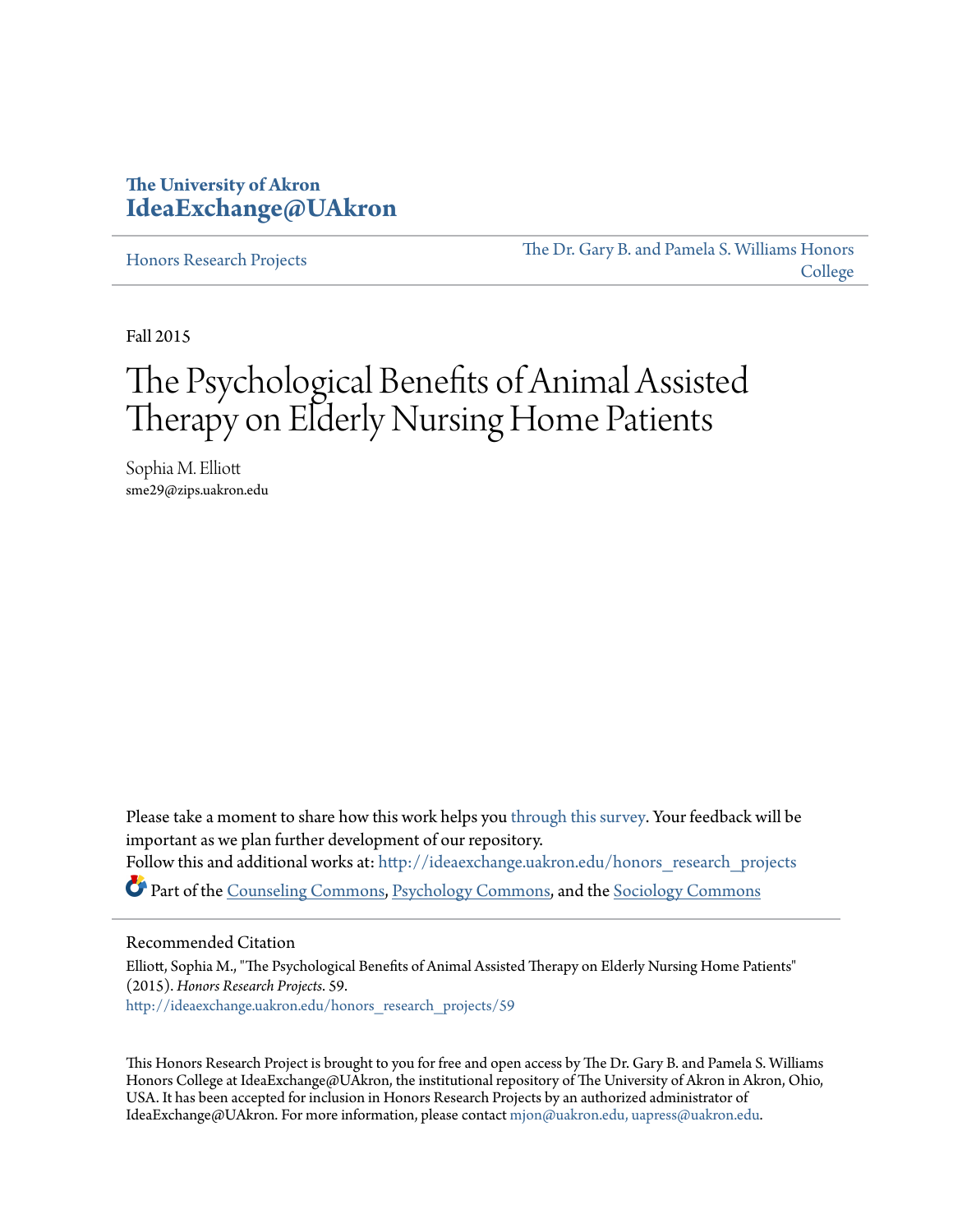Sophia Elliott

Honors Project Literature Review

The Psychological Benefits of Animal Assisted Therapy

on Elderly Nursing Home Patients

Psychology

Spring 2015

Advisor: Dr. Janice Yoder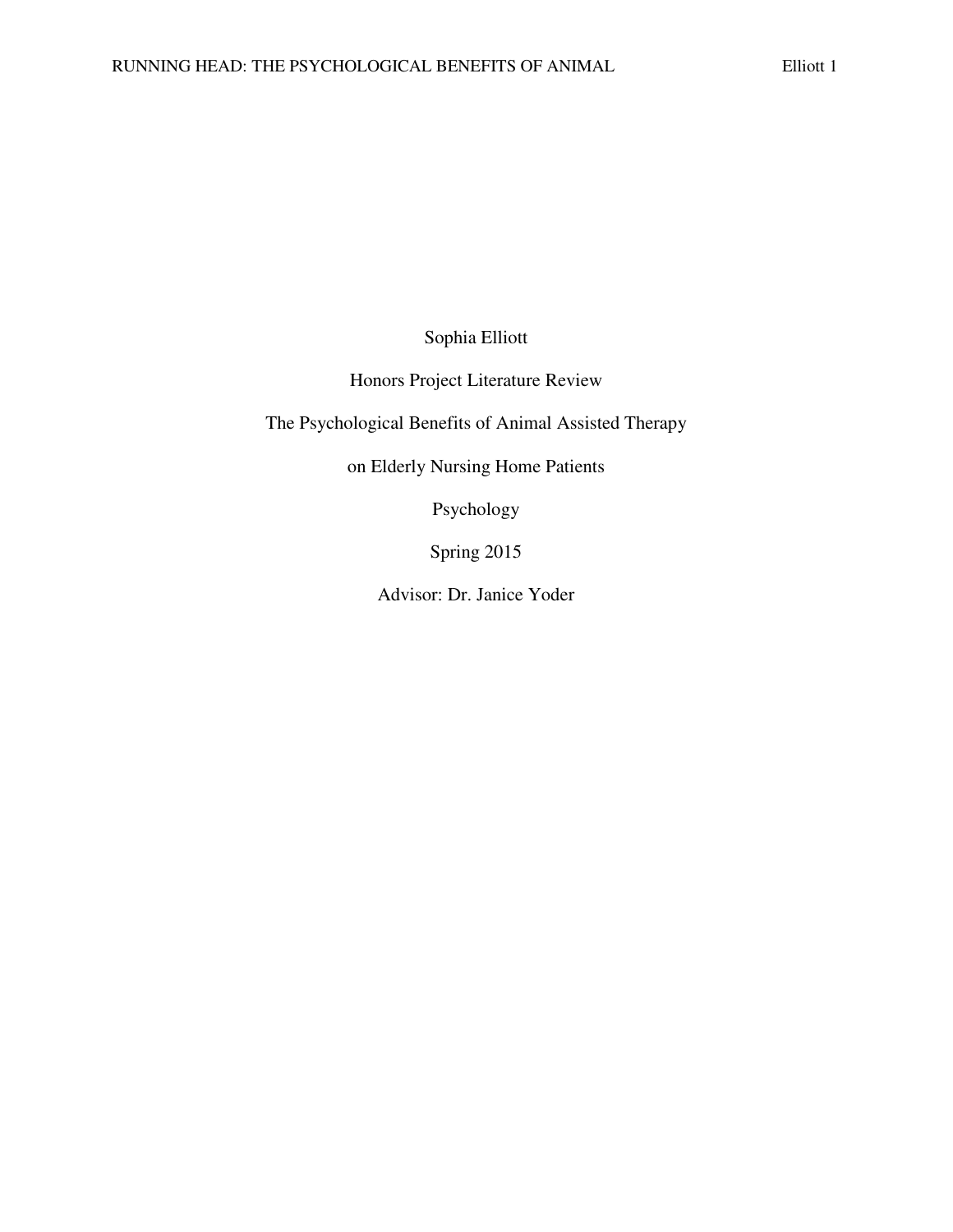#### Abstract

This literature review of the benefits of Animal Assisted Therapy (AAT) is centered on four scholarly articles published in major psychological journals discussing the reduction of loneliness, anxiety, depression, and cognitive impairments as well as the increase in well-being and happiness in the elderly nursing-home population. Many time these residents are abandoned by family and experience little-to-no interaction with others due to understaffing at these homes. My goal through this literature review was to bring attention to an alternative form of therapy for these patients. Often patients grow sick from depression and lose their sense of self-worth but, with the addition of AAT in their daily lives, they can have something to look forward to as well as someone that is really looking forward to keeping them company. This therapy has substantial amounts of psychological and cognitive benefits as discussed in this review, and I believe that this is a new and innovative way to support our growing elderly population in the next stage of their lives.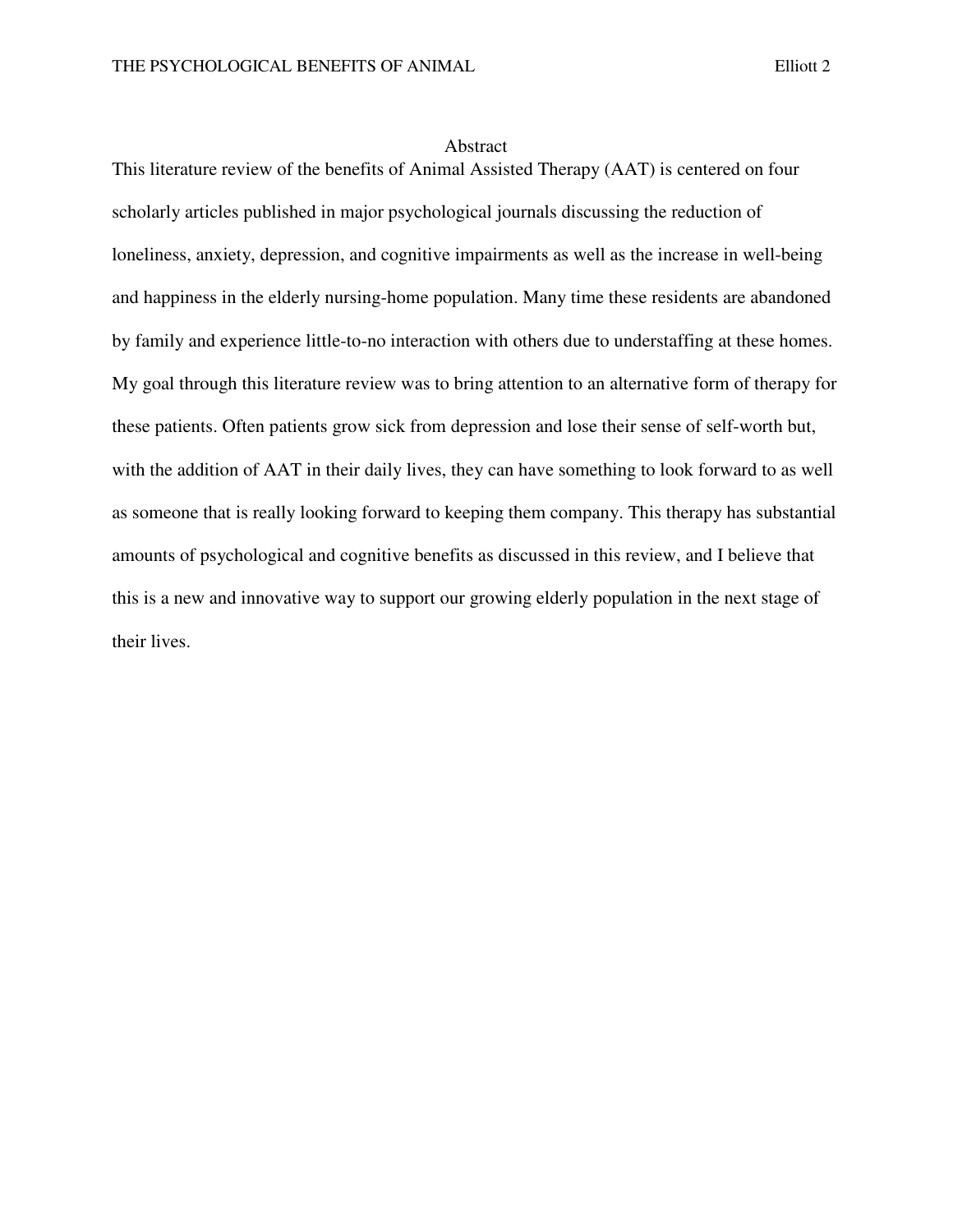The Psychological Benefits of Animal Assisted Therapy

## On Elderly Nursing Home Patients

The U.S. geriatric population is on a serious rise and nursing homes are beginning to fill up rather quickly. The aging baby boomers are reaching older adulthood, and they make up a rather large portion of our population. With this being said, nursing homes do not always have the greatest reputation for feelings of warmth, inclusion, and happiness. Too often, older adults are abandoned and left to live and eventually to die alone in these homes with little-to-no support beyond basic caretaking. Often, the elderly admitted into nursing homes are forgotten by family members and alone for days, months, years, or sadly sometimes the rest of their lives. With oftentimes low staff-to-resident ratios, residents often have little to no social interaction with others and thus can lose track of time or dates, as well as develop major psychological disorders. They may lose their zest for life and quality of happiness.

With the increasing demands on nurses in these nursing homes, there is very little time for quality social interaction or conversation. Nurses must find the time to accommodate all the patients' "basic physical needs," which can be quite demanding with higher rates of patient residency. What often gets overlooked is a patient's mental and emotional health. Not only is this extremely important to the patient's overall well-being, but what most do not consider is that a patient's mental and emotional health really can play a toll on these "necessary" physical needs. Without a patient's mental health being intact, this could lead to disorders such as depression for example. This disorder can lead to a lack of sleep, eating, and activity therefore result in declining health. It is of the upmost importance that we take our older population's health into account.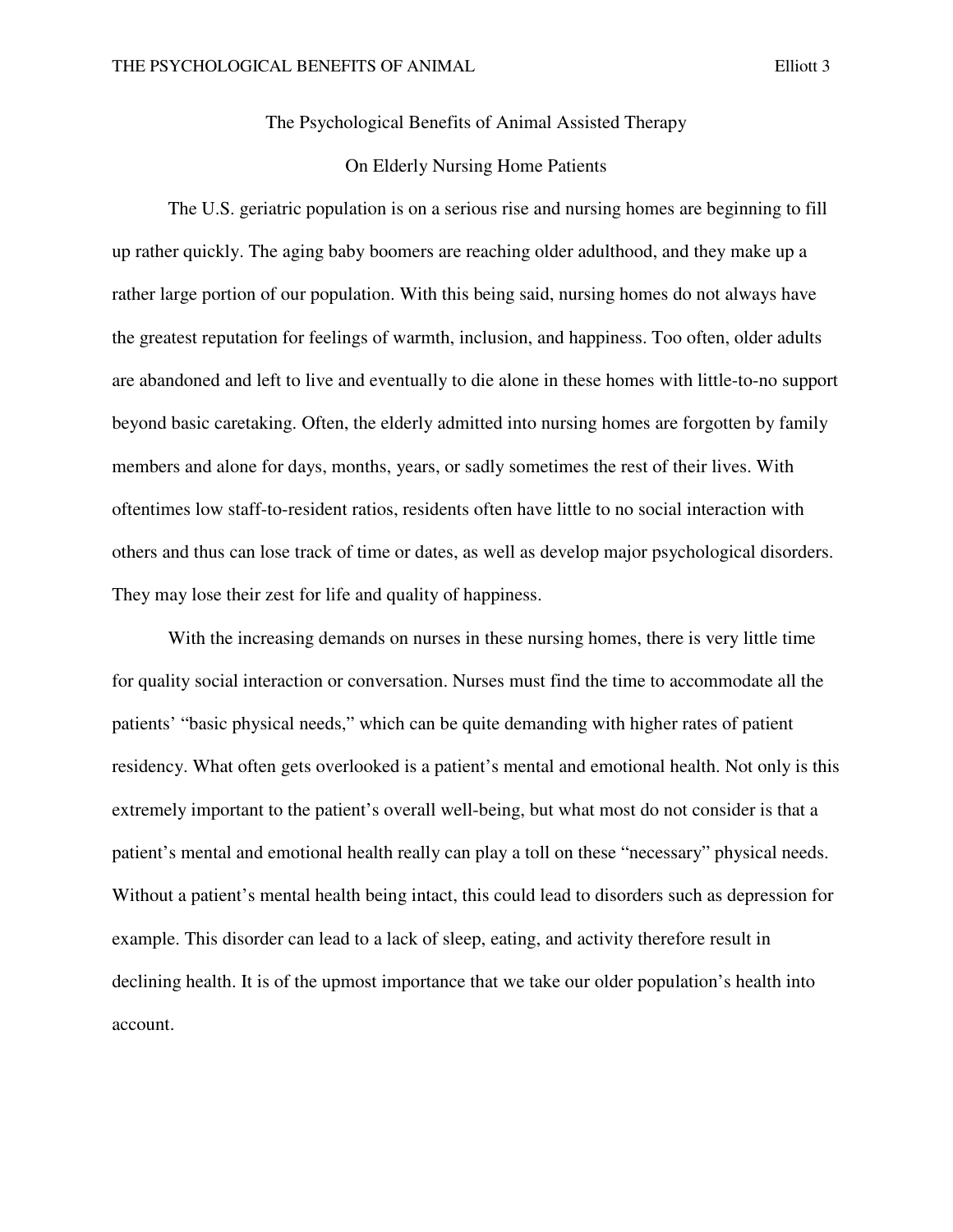Considering this growing population of the elderly, an alternative solution for the improvement of mental health within nursing homes is more essential than ever. A cost effective, simple, and efficient strategy of doing just that is incorporating Animal Assisted Therapy (or AAT) into the lives of these individuals. The goal of AAT is to improve a patient's social, emotional, and/or cognitive functioning. Although often debated, it is commonly claimed and widely known that animals bring happiness and calmness, as well as improve our overall wellbeing as humans. AAT can involve a variety of animals, not just the typical "therapy dog." In fact the studies involved in this literature review involve a variety of animals. Furthermore, these interactions do not necessarily have to be long. They can be as simple as a half hour a day to make a major difference in someone's life. These experiences through therapy sessions could lead to reduced loneliness, depression, and anxiety, as well as an increase in overall well-being. They can give these elderly patients a sense of worth and belonging. Just because someone is physically alive does not indicate that they are truly emotionally living. They need something to look forward to, and they need someone to look forward to seeing them equally as much. If animals indeed improve people's quality of life and lift their spirits, it is necessary to provide these abandoned, lonely, or cognitively impaired individuals with this opportunity. They would benefit the most from these service animals.

 In this literature review I will be touching upon four separate studies that all found evidence to support the claim that AAT makes a vast positive difference in the lives of elderly residents/patients. Some of the articles document a decrease in patients' loneliness, some explain a decrease in symptoms of mental disorders and cognitive impairments, and another explains an increase in overall well-being. Overall, there seems to be a multitude of benefits to AAT and a positive correlation between it and an individual's happiness and health.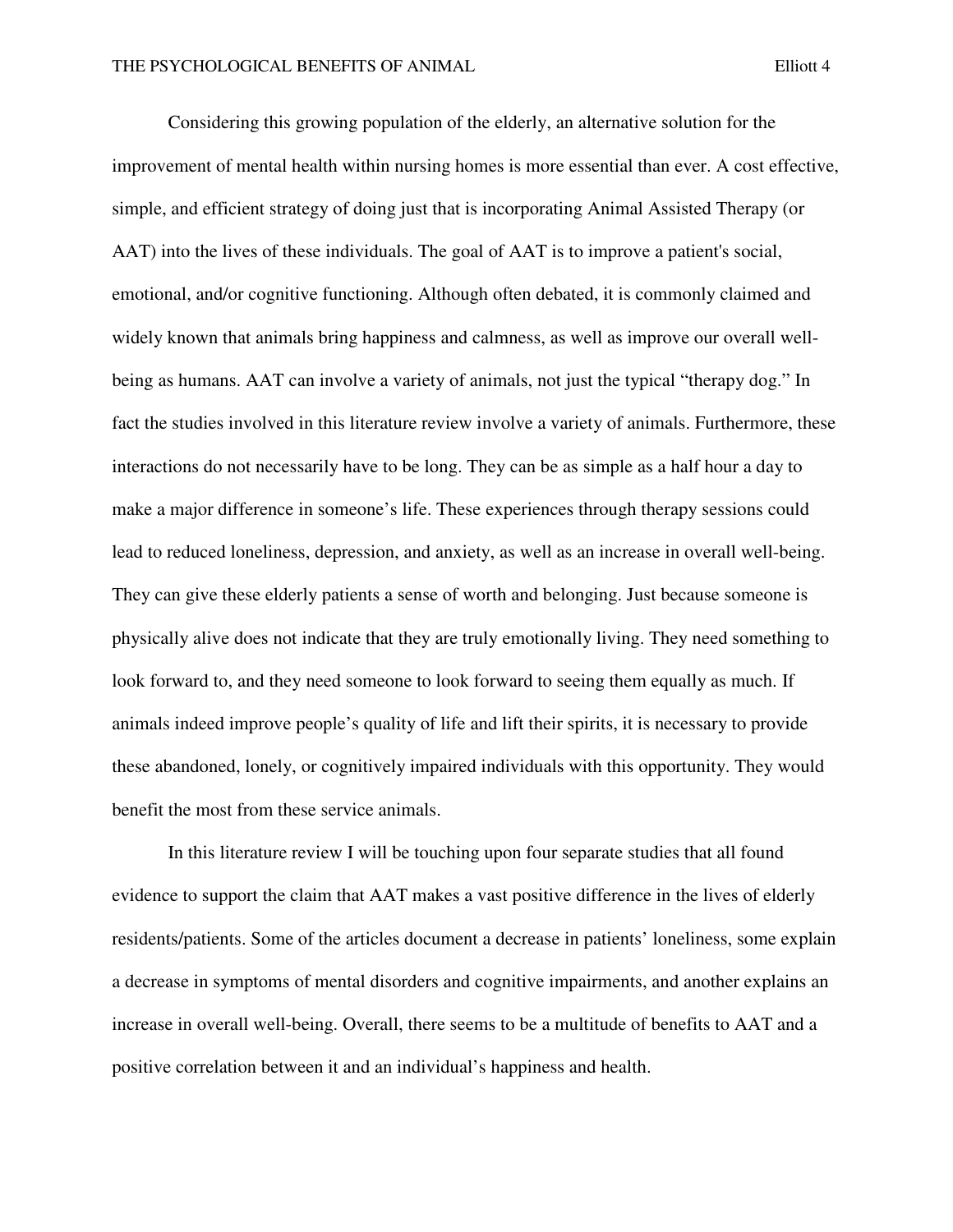In the first study on AAT, researches aimed to assess whether a pet therapy program had a positive effect on the mental status and perceived quality of life in cognitively unimpaired institutionalized elderly (Columbo, Buono, Smania, Raviola, & De Leo, 2006). Seven nursing homes for the elderly in Veneto Region of Northern Italy participated in the project, which involved 144 cognitively intact elderly residents (97 women and 47 men). The mean age of the overall sample was 78. The elderly residents of the nursing home admitted into the study were then randomly divided into three groups: Group 1 (consisting of 43 participants) was given a plant, Group 2 (consisting of 53 participants) was given nothing, and Group three (consisting of 48 participants) were given a canary. The groups were put together based on education and their age. Those elderly who received a canary were given care instructions. The same went for those who were given a plant. The participants were observed over a period of 3 months. Before beginning the experiment, the participants were given the following tests;

"MMSE (Folstein et al., 1975) to assess baseline cognitive status, the LEIPAD II-Short Version (LEIPAD-SV) (De Leo et al., 1995) and the brief symptom inventory (BSI) (Derogatis and Melisaratos, 1993). LEIPAD-SV is a questionnaire composed of 25 items, divided into six subscales: Physical Functioning Scale (PFS), Self-Care Scale (SCS), Depression and Anxiety Scale (DAS), Cognitive Functioning Scale (CFS), Social Functioning Scale (SFS) and Life Satisfaction Scale (LSS), designed to gauge subjective perception of quality of life in the elderly" (Columbo et al., 2006, p. 209).

Each item in the tests was assessed by a score from 0 to 3, where 0 was the best condition and 3 was the worst, except the BSI. The BSI in particular is a questionnaire for self-evaluation of psychopathological symptoms (Columbo et al., 2006). Consisting, of 49 items forming nine subscales that measure: Somatization, Obsessive– Compulsive, Interpersonal Sensitivity,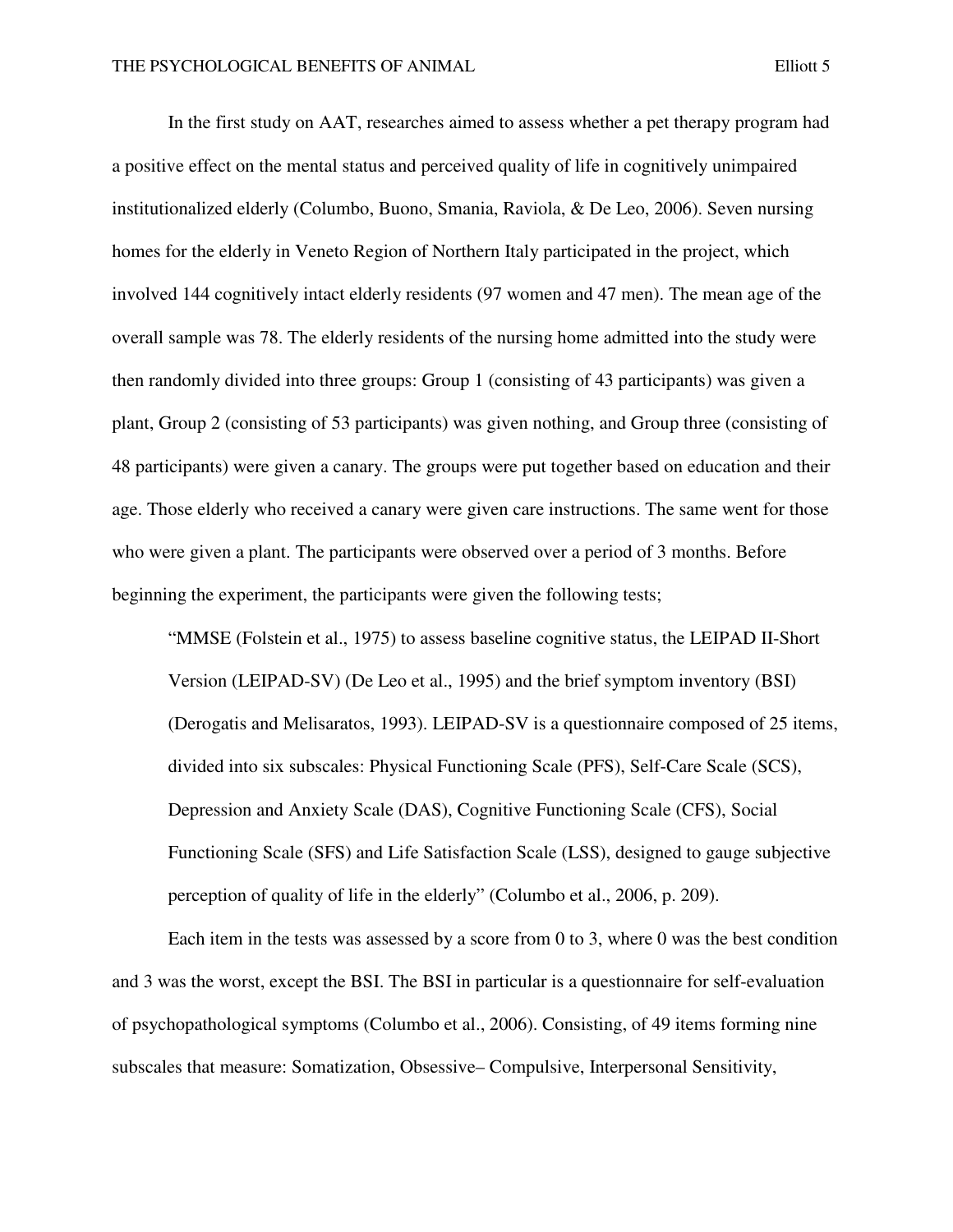Depression, Anxiety, Hostility, Phobic Anxiety, and Paranoid Ideation. The BSI was instead scored from (0–4). To avoid bias in any way, or distorted test information, psychologists did not know whether residents received an animal or a plant. After being introduced to the experimental condition, no further tests were given to the participants. The ''relationship'' between resident and plant or resident and animal continued without any interruption. At the end of the 3 months, the same tests (MMSE, BSI, LEIPAD-SV) were given a second time. Overall test scores during pre- and post-intervention were evaluated and compared by *t*-test, chi square, and analysis of variance.

When results were drawn, it seemed as though the animal group scores, although not exactly statistically significant, generally improved on the Somatization, Obsession–Compulsion, Depression, and Phobic Anxiety subscales of the BSI (Columbo et al.,2006) Not only did those taking care of an animal surpass the other groups in these specific sub categories, but they also seemed to have gained the most benefit in quality of life by improving in all LEIPAD-SV subscales. The difference was statistically significant for the perceived physical health subscale as well as on Self-Care. A significantly higher number of members of the canary group perceived that their own autonomy more positively than those of other groups (especially the plant group), 15.67, *p* < .001 at the posttest period. "Many of the differences displayed for the other BSI and LEIPAD-SV subscales tended toward statistical significance ( $p < 0.06$ ), again indicating an improvement in the participants who were given a canary" (Columbo et al., 2006, p. 212).

Conclusively, the canary's presence improved BSI mood outcome, which supports the claim that the animal played a role in participants avoiding depressive and obsessive compulsive symptoms as well as anxiety and paranoid ideation (Columbo et al., 2006). Hostility and somatization, although not statistically significant, still were improved in participants. The most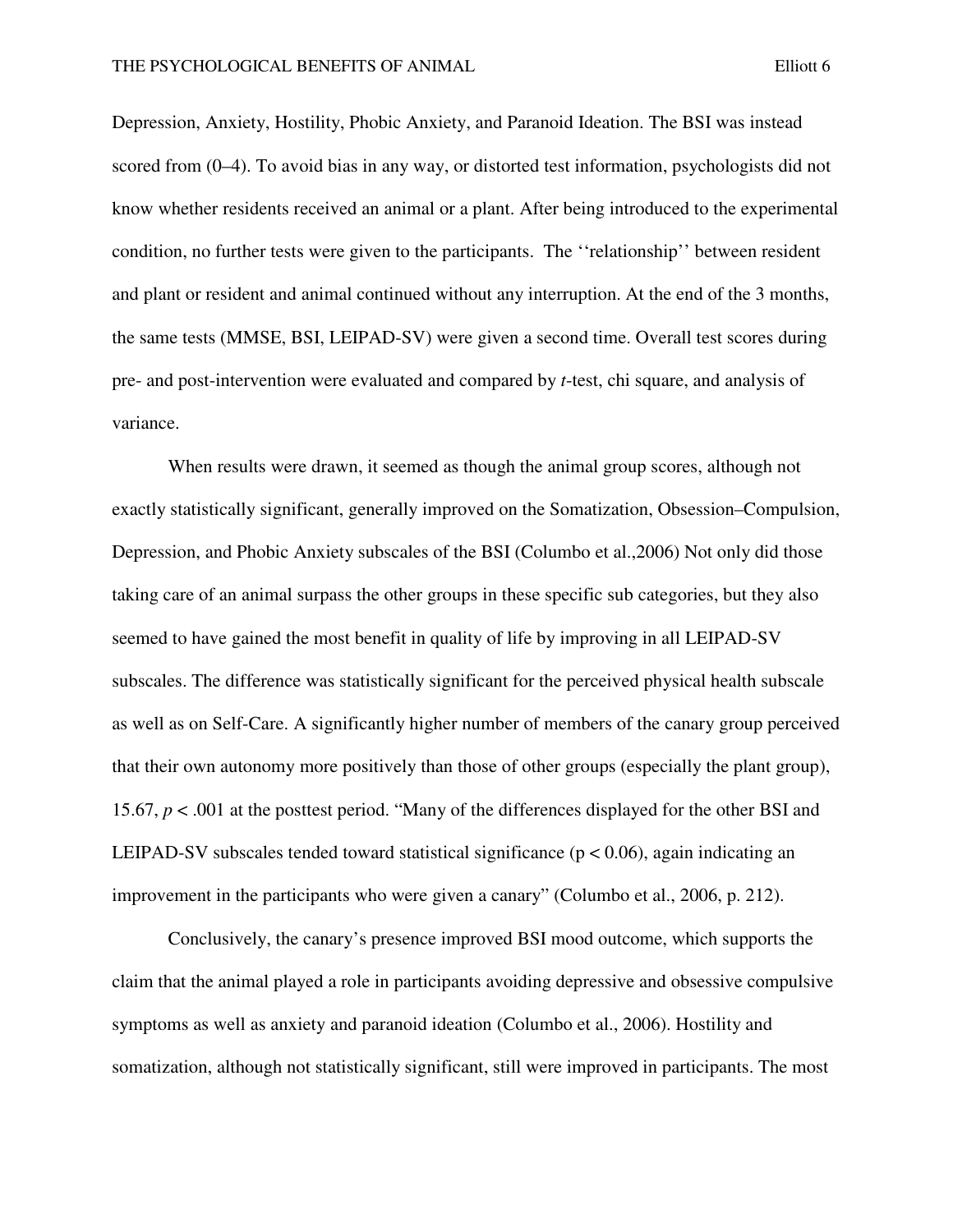important and significant find was the animal group increased value and quality of life as shown through the LEIPADSV subscales.

I enjoyed Columbo et al.'s (2006) study and that fact that they did not just use AAT and a control group, but rather had another group that involved taking care of plants. I do like that they incorporated the plants into their study because we can then further counter the argument that it is not so much the animals' effect, but the effect of taking care of something in particular. Plants are great, but they do not have the loving and caring effect that animals have, and plants tend to lack lively presence and spirit. Plants do not exactly keep you company in most cases. This study helps debunk this common misconception, and it shows an array of benefits to animal assisted therapy through the many subcategories in the BSI questionnaire given to participants. There is so much more to experiencing animals than just having something to take care of.

I believe the studies limited time frame could show different results than one that was conducted over a longer time frame. Giving the tests periodically throughout a lengthier study could have avoided the possible effects of a bad day or distractions on the participants. Although a larger sample would be needed to show more convincing results, this compelling research reinforces the proposition "that pet therapy may have a beneficial effect on the psychological wellbeing of institutionalized elderly and, in particular, on aspects related to depressive symptoms and perception of quality of life" (Columbo et al., 2006, p.207). This study gives a refreshing approach to the current available literature.

In Banks and Banks' (2002) study their goal was to identify any support in the hypothesis that animal-assisted therapy reduces loneliness in the resident population in long**-**term care facilities. The research study was conducted in three long-term care facilities in a city in southern Mississippi. The number of residents recruited from each nursing home was 11, 16, and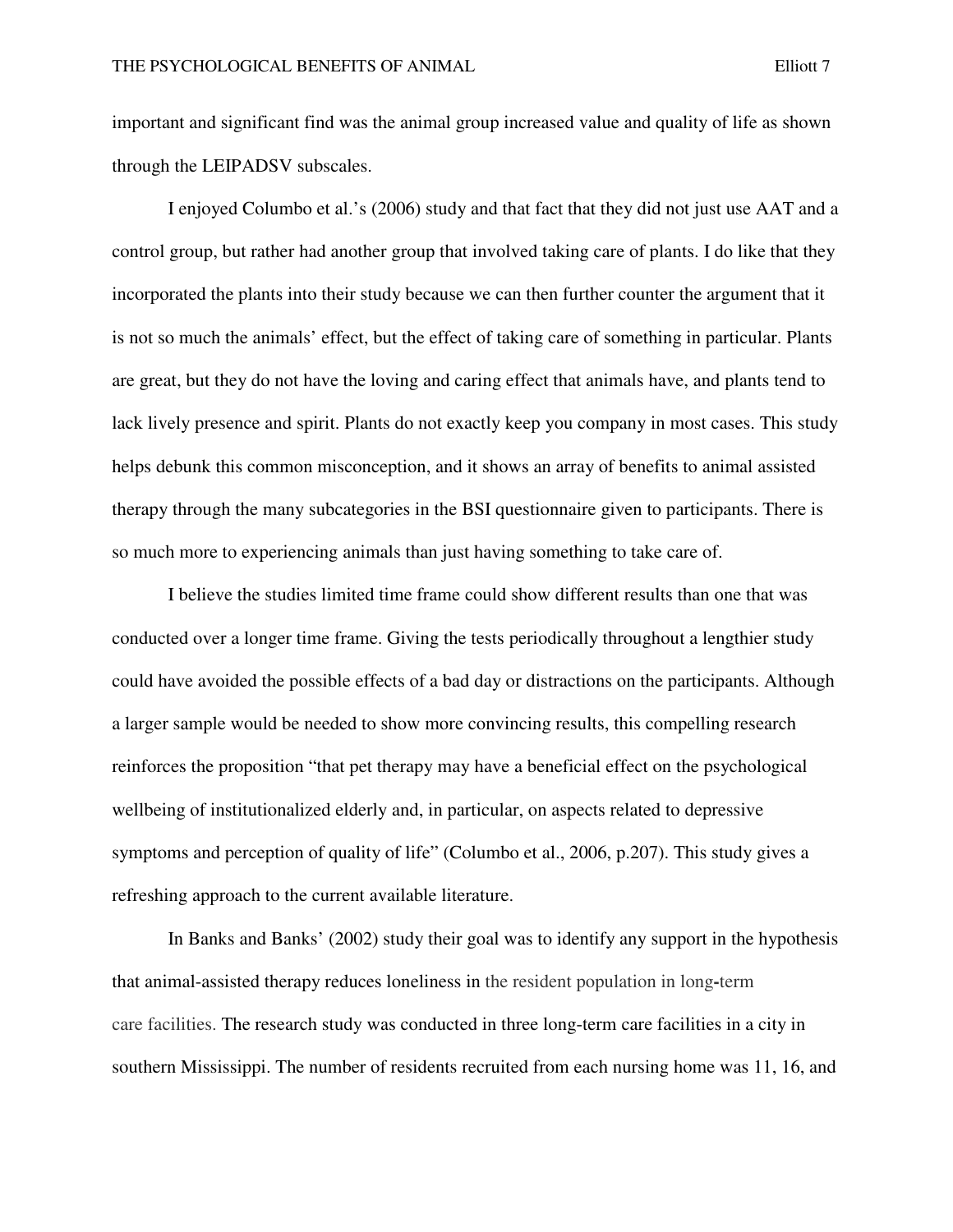18. Residents were randomly put into one of three groups resulting in 15 residents each. The groups were organized like so: Group 1 (the control group) experienced no animal-assisted therapy, Group 2 experienced one 30-minute session of animal assisted therapy per week, and finally Group 3 experienced three 30-minute sessions of the animal assisted therapy per week. AAT consisted of bringing a temperament checked/certified therapy dog into the long-term care facilities. The animal's actual owner accompanied the dog during the session, but the owner did not interact with either the dog or the resident during the AAT session. The therapy session took place in the participant's room, but they also had the option of walking the pet in the facility's hallway. The participants were able to hold, stroke, groom, walk, talk to, and play with the animal. The same animal was used for the same participant for a period of 6 weeks. Participants were given the Mini-Mental State Examination, the Demographic and Pet History Questionnaire (DPHQ), and UCLA-LS. "The DPHQ is a 26-item instrument questionnaire used by us to elicit data on demography, the history of pet ownership, the ages of pet ownership, the types of pets previously owned, the length of ownership, and the desire to have an animal in the long-term care facility" (Banks & Banks, 2002, p. 430). "A one-way analysis of covariance (ANCOVA) was used to analyze the data with the pretest score as the covariant, treatment  $(0, 1,$  and 3 sessions/week) as the independent variable, and the post-test score as the dependent variable" (Banks & Banks, 2002, p.430).

It's important to mention that these participants showed a strong history of association with animals as pets, many for the majority of their lives. A majority of participants had pets at or before the age of 8 years old and were responsible for the pet's well-being. The majority had dogs as pets and the remainder had either cats or both. This eliminates the possibility of no affect from the animal assisted therapy due to a lack of liking of animals. Animal Assisted Therapy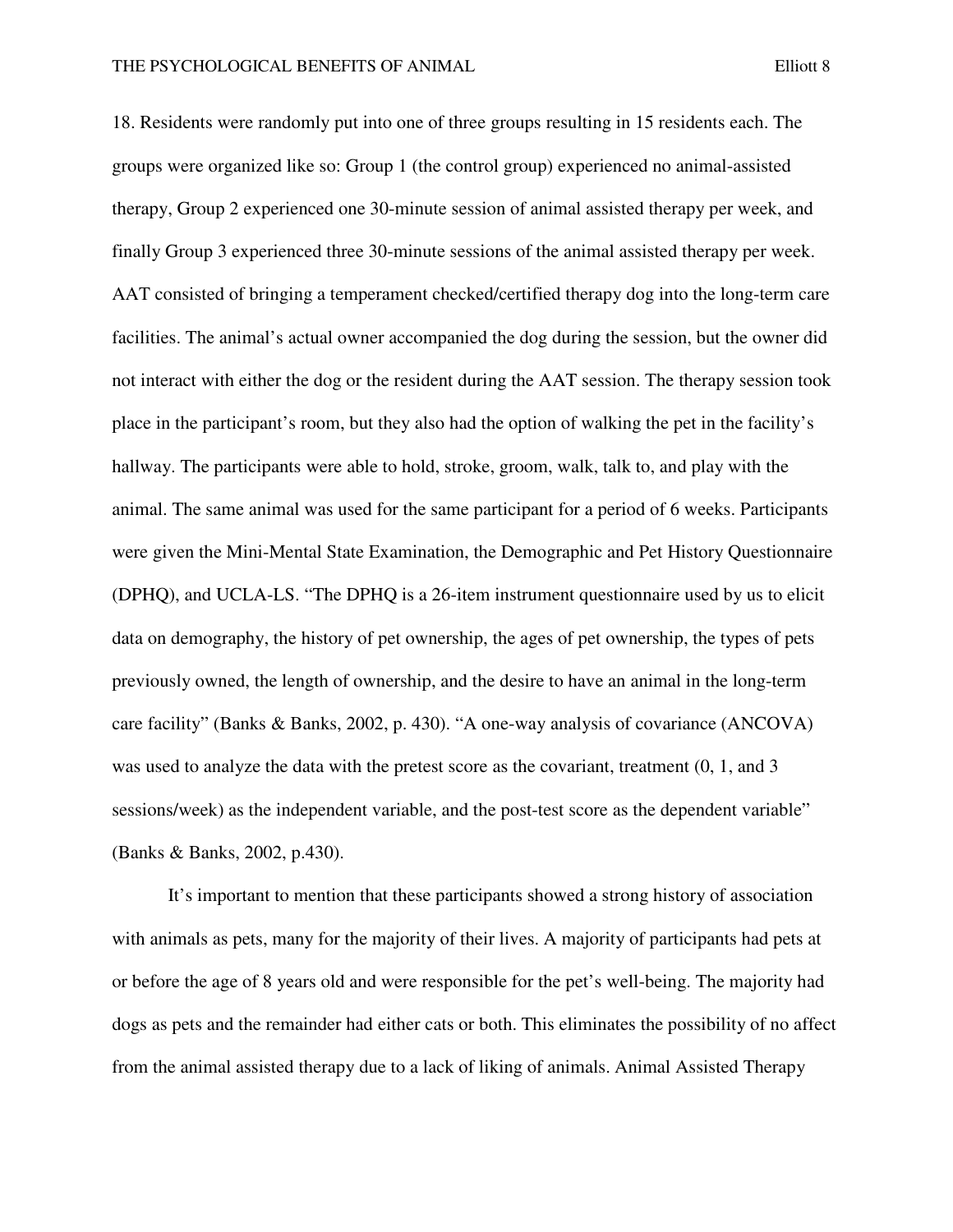resulted in participants' loneliness being statistically significantly reduced. "The ANCOVA was significant,  $F(2, 44) = 5.21$ ,  $p = .001$ , showing that there were statistically significant differences among the three groups" (Banks & Banks, 2002, p.431). When comparisons were done, they showed that the differences were due to the reduced loneliness because of AAT. There was significant finding that showed AAT was very effective, but there was no statistically significant difference between the groups given one and three AAT sessions per week.

One quite interesting finding of Banks and Banks (2002) study was the many sudden memories shared by the residents. While visiting with the animal, the residents often starting to talk to the animal about past events with their pets. For example, one participant remembered how her dog would sit at her feet and keep her company in the past. Not only did the animal therapy keep the residents company and bring joy, but they also drew up old memories that caused further euphoria. Researchers ultimately found that the loneliness of residents, who missed their own pets and desired to have an animal, in long-term care facilities improved with AAT and that this method is effective in reducing loneliness in long-term care facilities.

 Although increasing the animal therapy sessions to three times per week did not have a significant effect on further reducing loneliness, continuing therapy beyond the common 6 weeks may have. Again, Banks and Banks (2002) study could have been extended a bit more. I believe the randomization of the study was a huge advantage to the research. Many think that if people are not willing to be a part of the animal-assisted therapy group in particular, and rather be a part of the control, it would create an obvious dislike of the therapy and skew the results. Although I can understand this idea, I actually believe that simply giving those who favor animal therapy the sessions in the first place is biasing the results just as equally. By randomizing, this expands the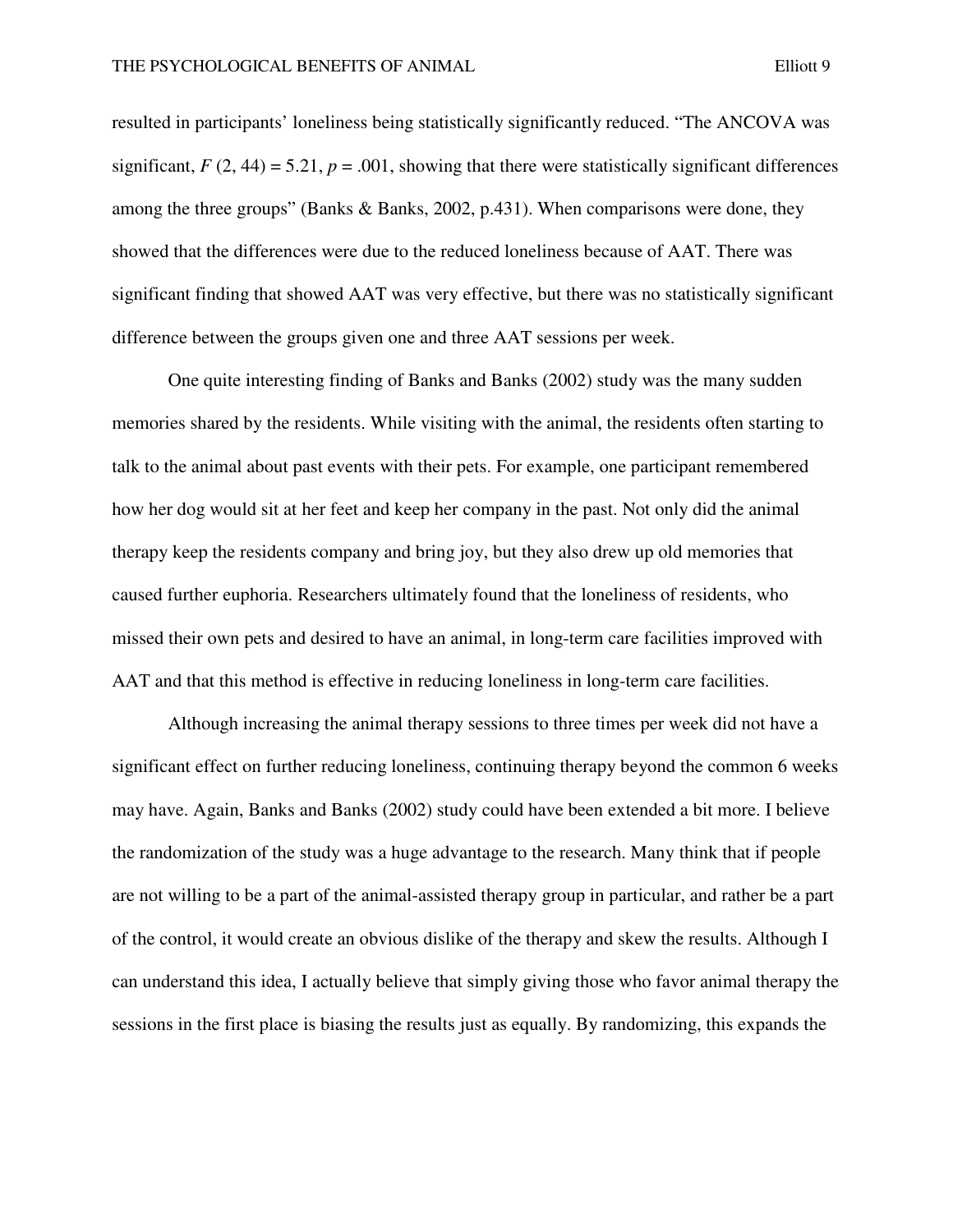study's generalizability as well as its external validity overall. They did make sure that individuals did enjoy pets, otherwise it would not be a fair and ethical study.

To clarify, I just found the approach of getting an entire group of animal lovers and randomly splitting them into the groups more appropriate in measuring the effects of no-animal contact. This way, the results are not as simple and obvious. For example, if people who dislike animals are all placed into the no animal-contact control group, they obviously will not be effected by the lack of animal contact and therapy. It gives the results some clearer validity and strength. Also, this is a very different take on things but perhaps the availability of a pet daily or on an as needed basis may have also increased the effectiveness of the AAT. Having the therapy animals when and where you need them could make an inconvenient and unexpected stressful moment a lot more manageable and thus increasing its effectiveness. Overall, the researchers took a detailed approach to the generalization of the study as well as gaining supportive evidence that shows a single, 30-minute session of AAT per week for 6 weeks significantly reduces loneliness as measured by the UCLA-LS and was as effective as three sessions per week. The results showed that AAT is effective in fighting against the too common loneliness experienced in long-term care facilities.

I did not want to focus just on those who did not suffer from any cognitive impairments or mental illness because the benefits animal therapy do not necessarily discriminate. In Moretti et al.'s (2011) study, they set out to evaluate the effects of pet therapy on cognitive function, mood and perceived quality of life in elderly inpatients who are affected by dementia, depression and psychosis. The mean age of the overall sample was 84.7 years old. The criteria to be involved in the study included to be at least 65 years old, to be institutionalized for at least 2 months, and be affected by mental illness (e.g, Alzheimer's disease, vascular dementia,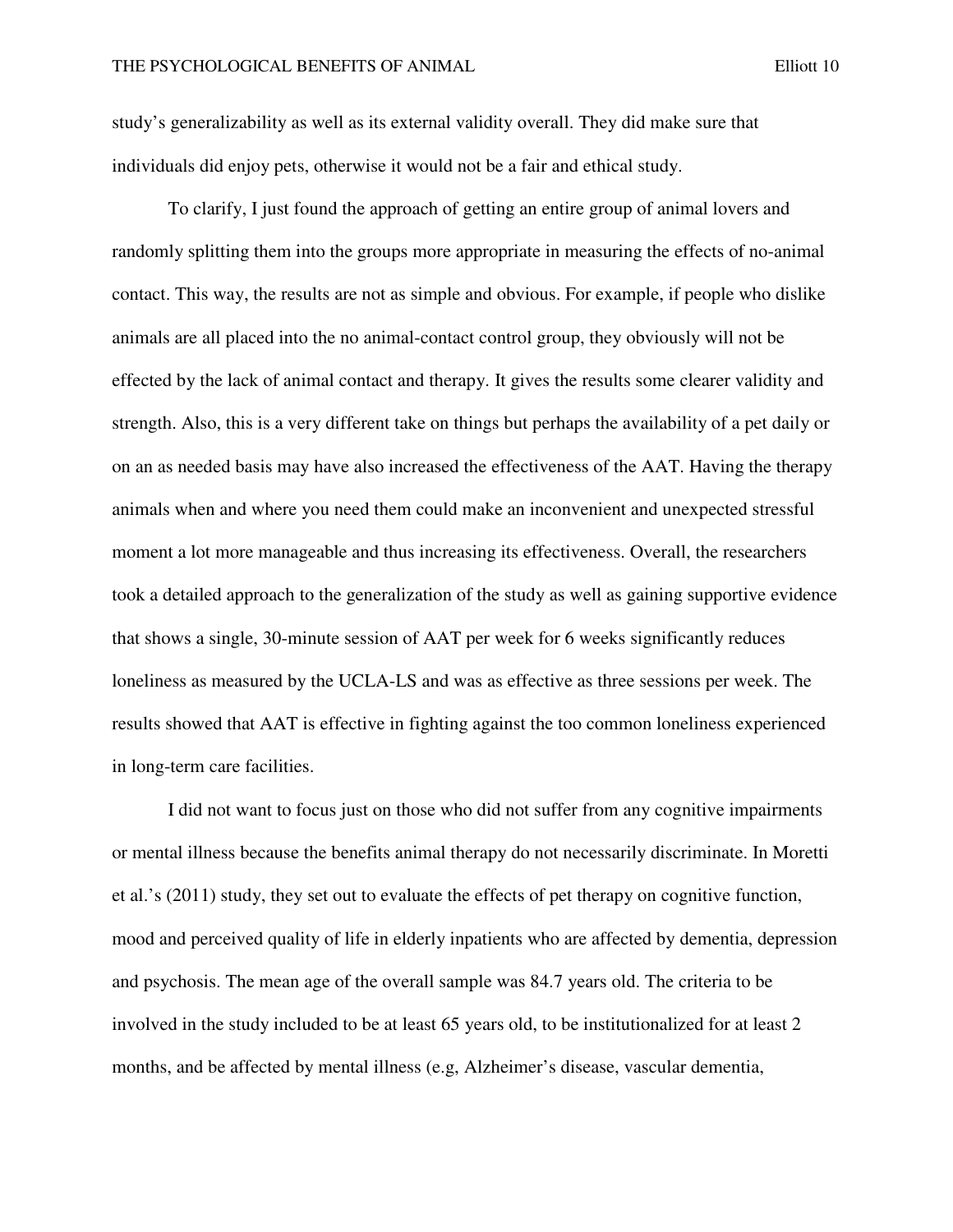secondary dementia, mood disorder, psychotic disorders). Ten participants were assigned to the pet therapy group and 11 to a control group. Groups were matched on the basis of sociodemographic characteristics along with their clinical features to create two similar groups. To create a baseline of participants' cognitive status and depressive symptoms, they were given the Mini-Mental State Examination (MMSE) and the Geriatric Depression Scale (GDS). A brief questionnaire that focused on self-perceived quality of life was administered to all participants as well.

The AAT, or lack of for the control group, lasted for 6 weeks and took place in the nursing home (Moretti, et al., 2011). This study was a bit different because it took place both inside and outside the nursing of the home. The pet activity involved bringing dogs in contact with all participants for 90 minutes once a week. Residents had the option of holding, stroking, walking, talking to, and playing with the animals. The residents were under the supervision of dog educators while interacting with the animals. Although the control group participants had seen the animals entering the nursing home, they could not interact with them. The three Golden Retrievers and Pincher were temperament tested, used to working with people affected by mental illness, and professionally trained for pet therapy sessions. After the pet sessions, the same tests given prior to the animal interactions were given again (posttest) as well as a questionnaire on their perception of the intervention. During the pet session, the dog trainer, the psychologist, and the staff were not made aware of the results to avoid bias. The physician who gave the MMSE and GDS was also unaware of who was assigned to which condition. "Independent and paired sample tests were used to compare frequencies and means between and within groups, respectively" (Moretti, et al., 2011, p.127).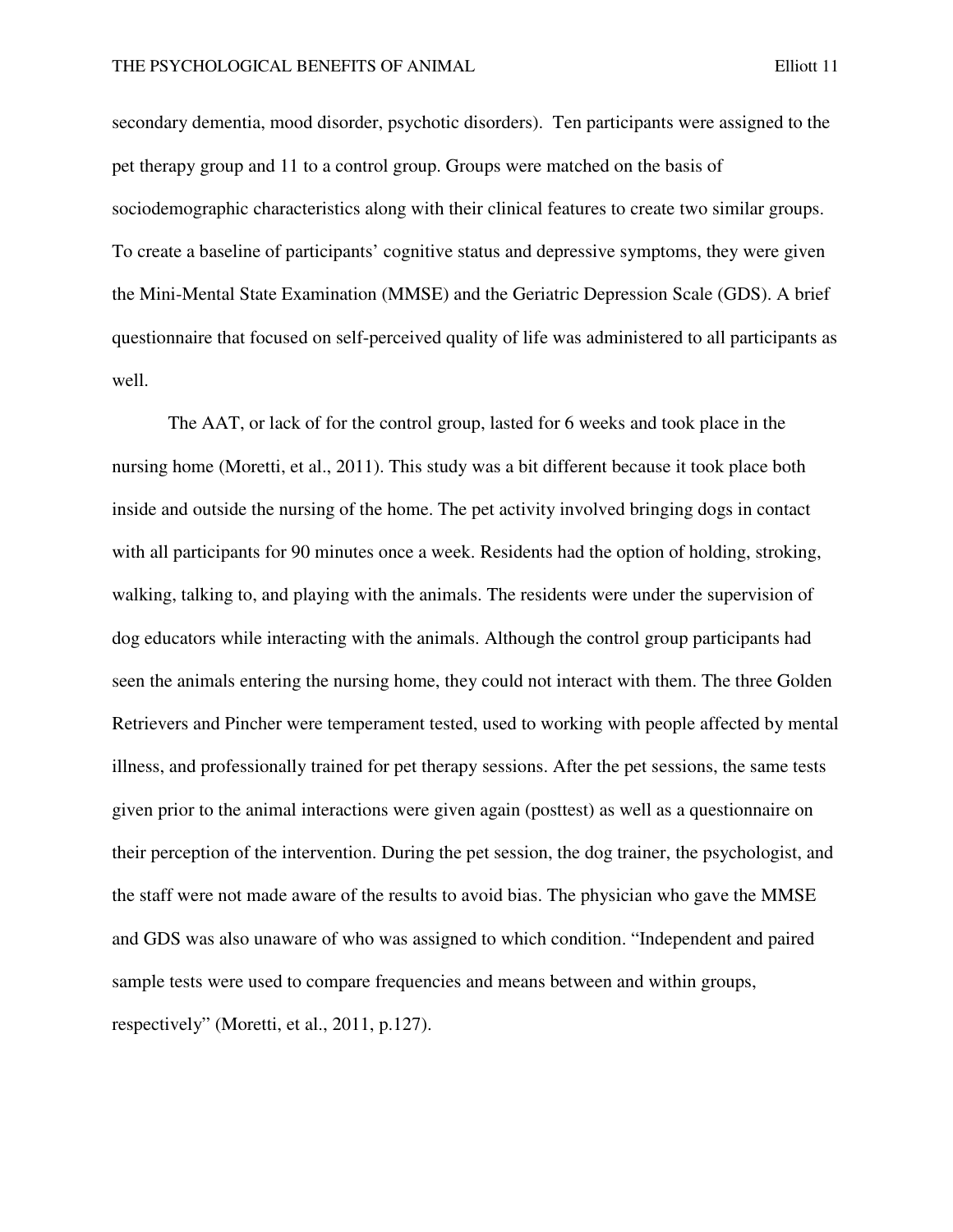The participants' mood disorders improved in both groups (Moretti et al., 2011). In the pet group, the mean score on GDS decreased and the between-groups comparison showed improvement that trended toward significantly  $(p=0.070)$ . The MMSE results supported the claim that cognitive function was improved and advanced between pretest and posttest in participants who experienced AAT (mean increase 4.5 scores,  $p = .06$ ). More specifically, researchers saw a clinically important and significant effect of pet intervention on cognitive function. "A study population, consisting of 10 institutionalized elderly participants affected by dementia, found a significant improvement in cognitive functions and also in motivational and emotional aspects" (Moretti, et al., 2011, p.128). The control-group's MMSE scores may have increased by two minor points, but these small differences were not statistically significant (*p*= .094). Quality of life in the AAT group had a major positive increase in the pet group and in the satisfaction questionnaire given to participants at the end of the study; furthermore, all of them stated the experience was an enjoyable one (Moretti et al., 2011). Impressively, nine of ten participants felt a calm feeling and experienced fond pet memories due to their interactions with the animals (Moretti, et al., 2011). All wanted to continue the AAT sessions and recommend the experience to others.

In summary, pet therapy improved participants' depressive symptoms by 50%, MMSE scores were twice as high in the pet-group as in the control groups and self-perceived quality of life was also greatly improved (Moretti et al., 2011). Some biological causes to this increase in happiness, well-being, and cognitive function include the affective-emotional mechanism hypothesis. This explains "a relaxing human–animal bond acts on adrenal and other corticosteroid hormones inducing a reduction of arterial pressure and cardiorespiratory rates" (Moretti, et al., 2011, p.128). A person is persuaded to take care of themselves due to the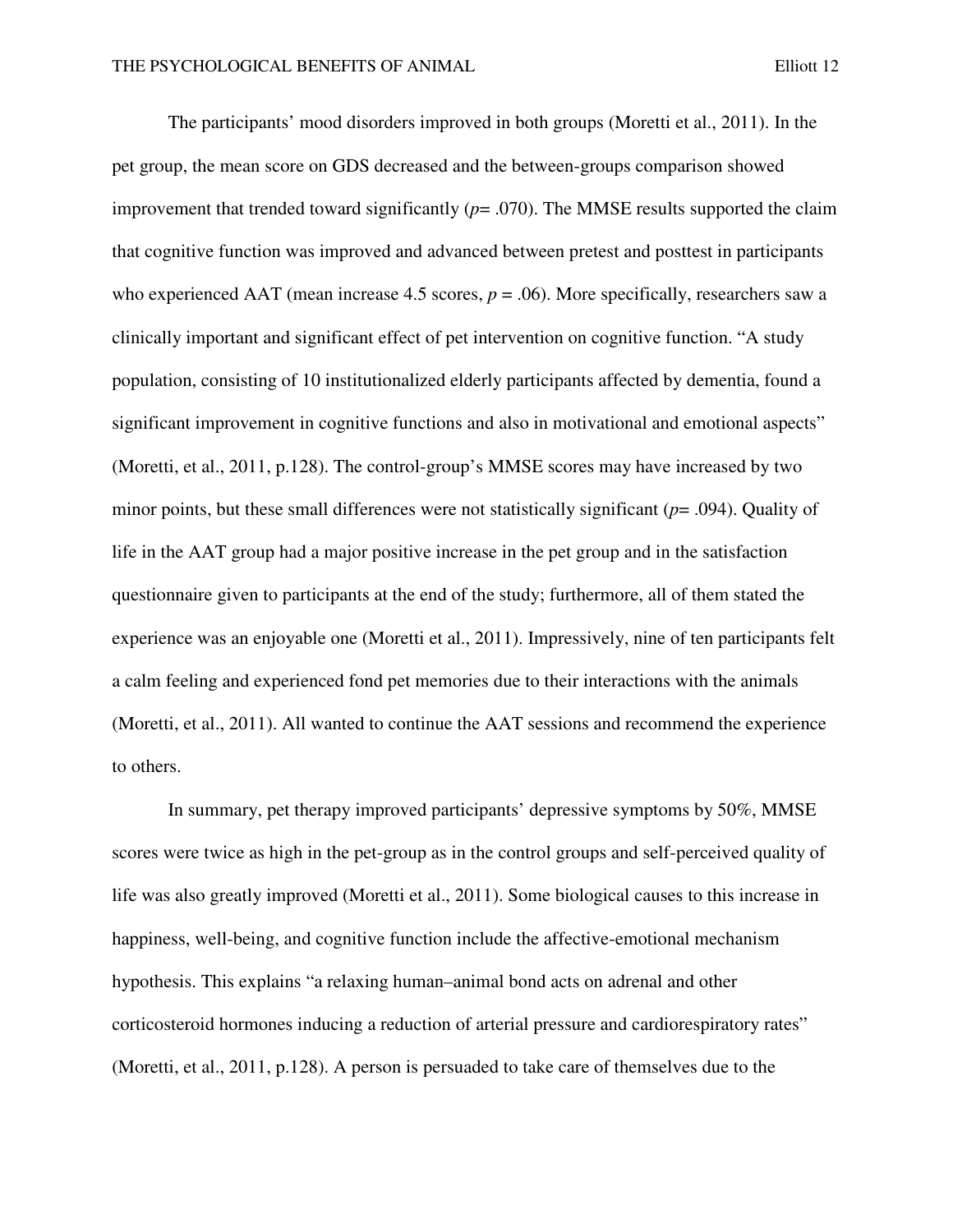psychological stimulation created by the presence of an animal and its need for care. "The game system theory suggests that playing with an animal can increase defense and augment recovery potentialities; furthermore, an effective, emotional, psychological stimulation is known to solve important psychosomatic problems" (Moretti, et al., 2011, p.128).

Moretti et al.'s research stood out from the rest due to their inclusion of participants suffering from cognitive dysfunction. I appreciated the fact that they decided to take the standard AAT research steps and apply them to individuals suffering more than others. This expands the literature we have available and allows for more creative and inclusive research in the future that is more generalizable. As I searched through the literature, I realized that many experimenters wanted to keep the research as simple and clear as possible so they left out many possible circumstances individuals could be facing such as mental illness or disorders. This study allows those often forgotten about or left out due to more complicated results to be included. The results may be more difficult to interpret but life is not simple and clean cut. Leaving out those who suffer from these illnesses could be deterring these individuals from experiencing an extremely helpful alternative form of therapy. As all psychological professionals understand, no two people are exactly alike and we as humans have an incredible amount of individual differences. Even Moretti et al. (2011, p. 128) themselves explained: "The beneficial effect of pet therapy on elderly patients affected by different psychiatric disorders further strengthens currently available literature, suggesting a positive influence on depressive symptoms, both in otherwise healthy elderly and in participants with chronic age-related disabilities." I enjoyed that the researchers included not only the results of the study but also a biological explanation for what caused the increase in well-being and cognitive functioning. The researchers made a significant effort to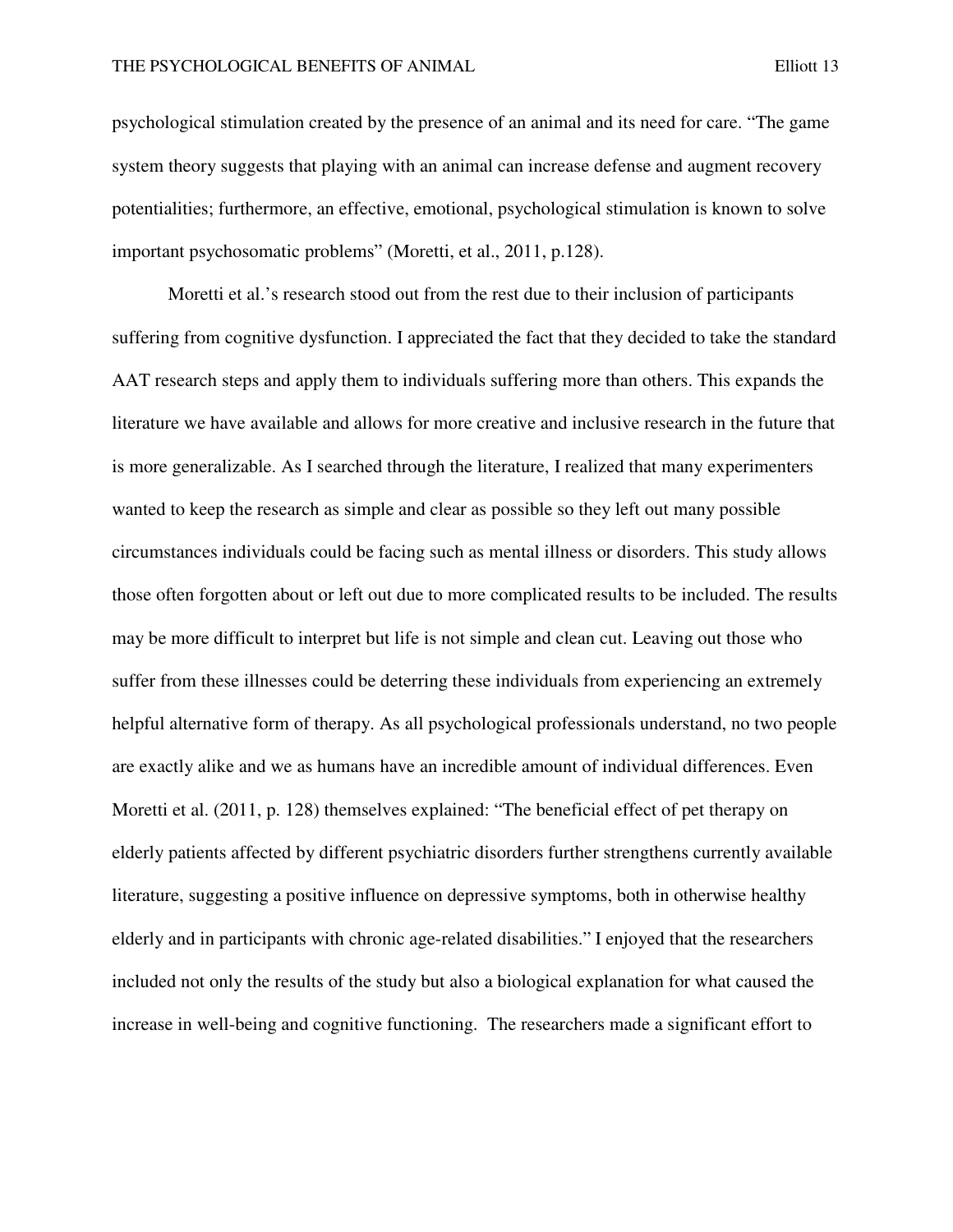avoid bias whatsoever throughout the study from both physicians and nurses as well as themselves.

Some limitations of the study included a lack of randomization in the studyand a rather small sample size. Like many of the other studies I have read and mentioned in this review, the short-term evaluation could have played a major role in the effect of AAT. The researchers explained that they used a limited neuropsychological test and did not collect information on behavioral disturbances. The authors also explained that because the pet therapy also involved a handler, it is not fully clear whether the therapeutic effect was due to the actual dog, the dog's handler, or both. The research, although a bit more intricate and complicated due to the individual differences of participants' mental functioning, clearly explained AAT's effects on the mentally disordered. The data supported the evidence in favor of pet therapy being an efficient positive influence on elderly patients affected by cognitive disorder as well as other psychiatric disturbances.

Finally, to further the research of AAT's many positive effects, Kawamura, Niiyama, and Niiyama's (2007) study evaluated the psychological and behavioral effects of AAT on elderly residents of a nursing home during a long-term period of time, rather than the typical short term (which often ends in some insignificant results). The ten participants from a residential nursing home in a large city in northern Japan were between the ages of 75–95 years old. There was 65% attendance for the frequent AAT sessions. These participants, unlike in the previous studies, involved more than just the unimpaired or the mentally ill but a combination of many ailments. Six of the participants suffered from vascular dementia, four were senile, and overall every participant had some sort of psychological and behavioral problems that ultimately deterred them from living at home with their families. Some experienced physical problems such as paralysis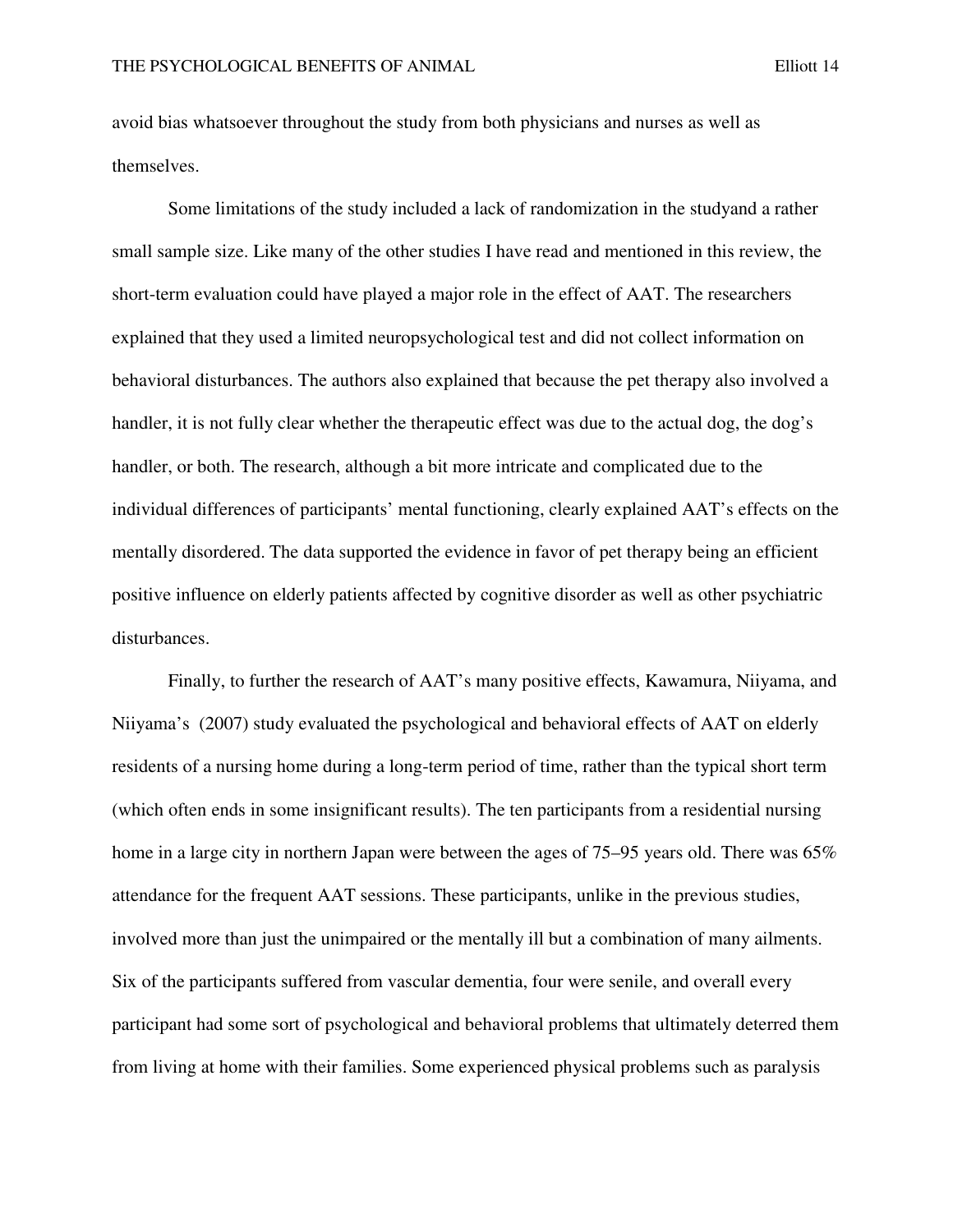and nine participants had symptoms of depression. One participants in particular was violent and used rude language towards others.

The participants were visited by volunteers and their small dogs (two papillons, one miniature dachshund, one Yorkshire terrier). There were two visits made twice a month, about four dogs being taken each time. Therapeutic activities included feeding, holding, and playing with dogs. The participants were split into small groups to interact with the dogs for about 30 minutes during each 2-hour session. The participants had goals to be met during therapy, so volunteers helped out and guided each of them to fulfill those goals. The researchers reported:

"Subjects played with the dogs; playing a game where a subject hides food in a small case and a dog looks for it. Some subjects held, petted, watched and talked to the dogs. Some were able to play with the dogs by themselves and some needed a volunteer's help because they were physically or cognitively unable to play with the dogs without help. All subjects were able to call the dog's name or remember that they played with the dogs at the next session (Kawamura et al., 2007, p.10).

Data collection methods included the Japanese version of the GBS Scale and Mental Function Impairment Scale (MENFIS) (Kawamura et al., 2007). Data were collected a total of four times during the years 2003–2005. "According to GBSS-J, the scores for intellectual function, spontaneity, emotional function and other mental functions decreased during the first 6 months of the study and then increased until the twelfth month" (Kawamura, Niiyama,  $\&$ Niiyama, 2007, p. 11). The score for motor function increased over the 12 months and comparisons showed there were significant decreases in impaired orientation in space and emotional liability during the first 6 months. Overall, the scores may have initially gone in a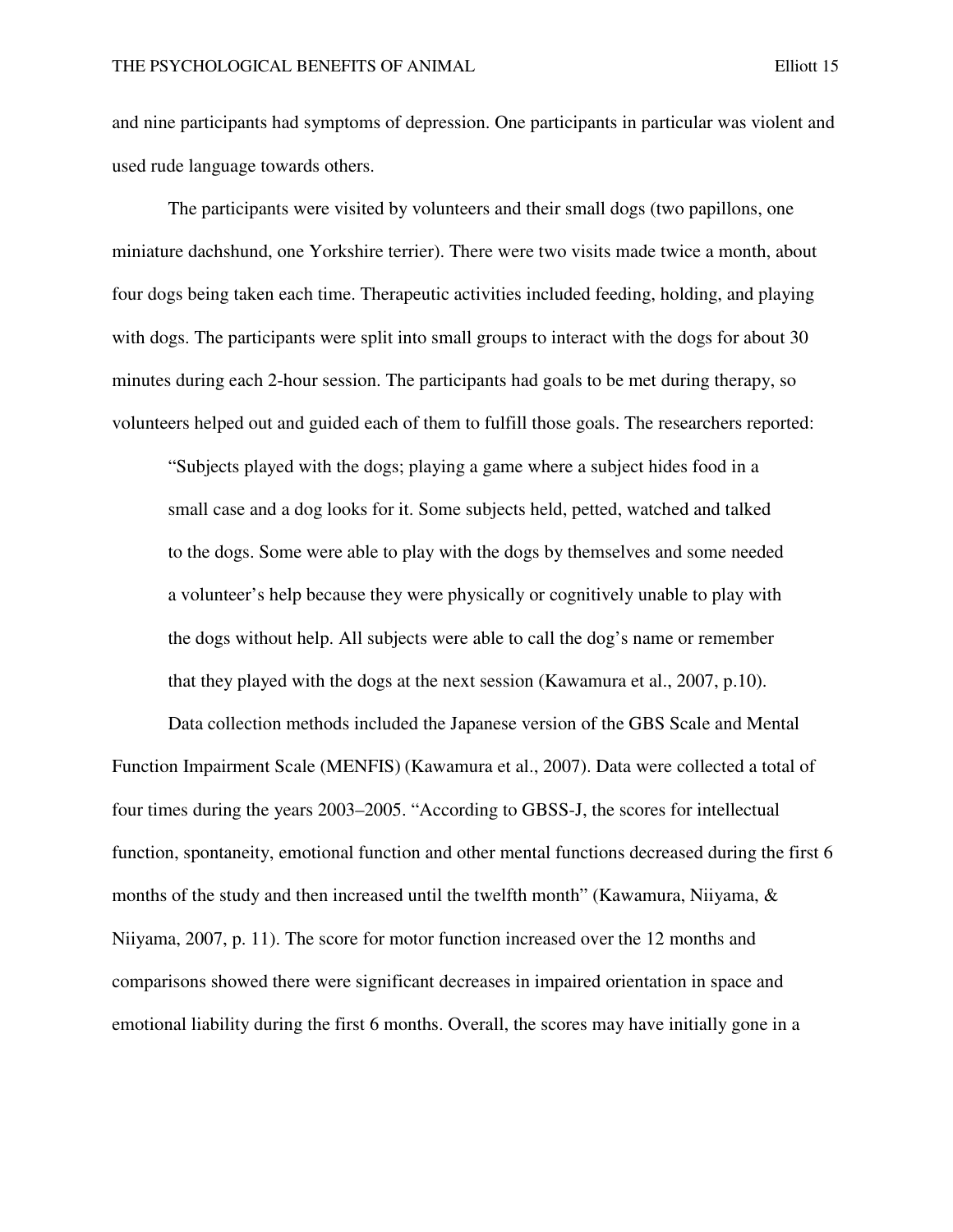negative direction, but they eventually made leaps and bounds in increasing significantly as far as mental functioning and health. This shows the importance of time in a study.

According to MENFIS, scores decreased the first 6-month period but increased from 6 months to 12 months (Kawamura et al. 2007). Scores decreased in impaired emotional function, emphasizing impaired suitability of emotional expression and impaired stability of emotional expression during this 12-month period. These researchers concluded that after 6 months of AAT experience, there were some improvements in mental functions but a decrease in motor functions. "The total scores of GBSS-J and MEMFIS (not including the motor function item) decreased during the first 6 months and then increased during the final 6 months" (Kawamura et al., 2007, p. 11). "In the emotional function item in MENFIS, the scores decreased over the entire 12 months showing continuous improvements in patients' emotional well-being" (Kawamura et al., 2007, p.11). The worsening of motor functioning is believed to be due to the extremely old age of many of the patients who suffered simply from the passage of time. The older you get, the harder it is to be mobile. Also, these therapy sessions were not geared towards improving motor functioning in the first place. This therapy is more for the improvement of an individual's mental improvement and well-being. The results clearly reflected this. Kawamura et al.'s (2007) study supported that AAT can greatly improve the mental health of those suffering from a variety of ailments, no matter how elderly.

Kawamura et al.'s (2007) study is the most well done study I have seen throughout my long search of AAT based literature, as well as my favorite to read. They (finally) held research over a long period of time rather than a rushed short-term study that could have resulted in a much different outcome. They had an interesting take on the experiment when including participants who experienced a variety of ailments, from types of severe dementia to those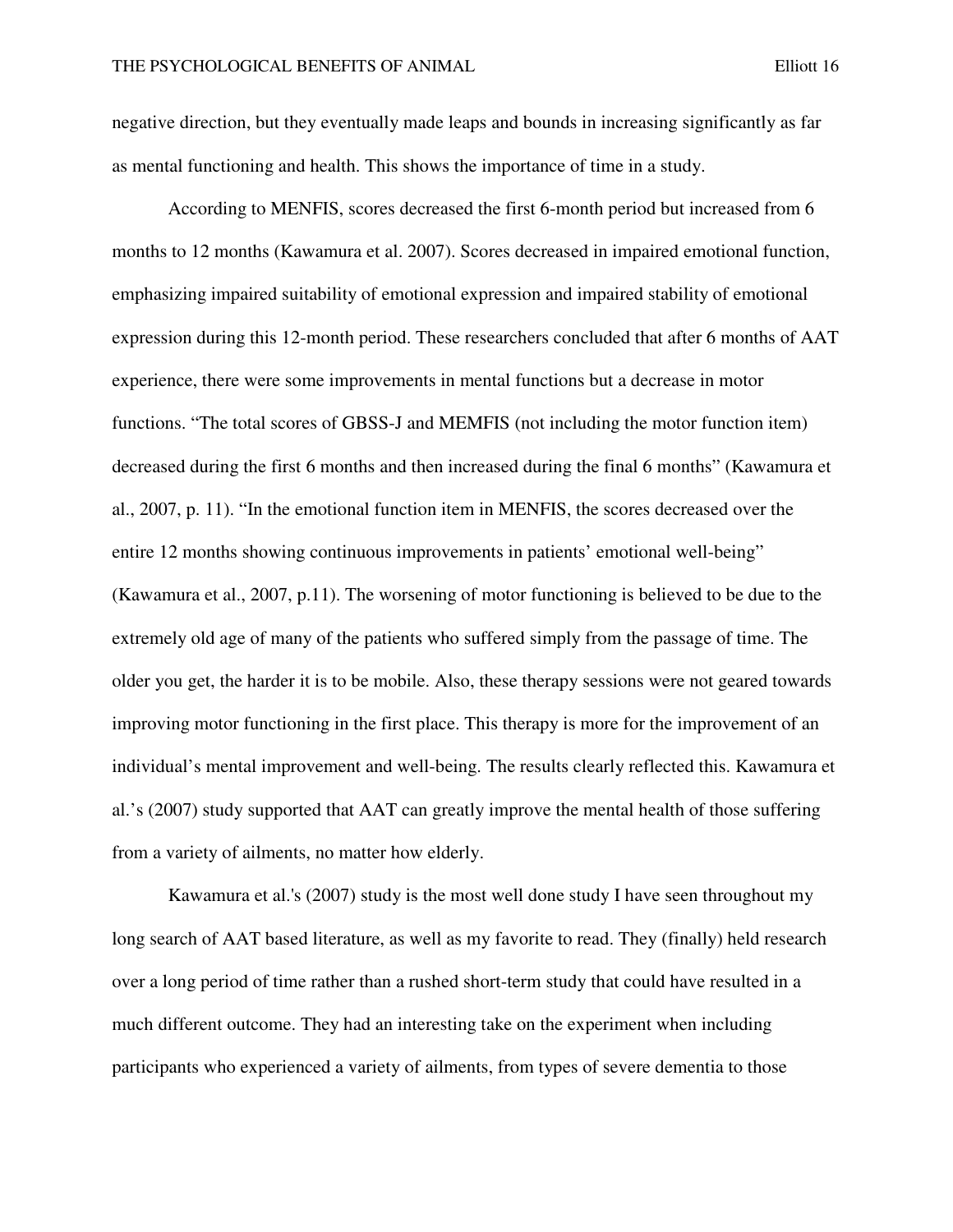suffering from harsh behavioral and psychological functioning issues keeping them from daily functioning. These researchers made a point to make sure that each resident participating in the study had a daily goal in mind when working with the animals and were given assistance, rather than just exposing them to the animal and letting random interactions take place. These interactions, being goal-driven, could have really increased the AAT's overall quality and likely increased its positive effect. Having a goal in mind, gives the participant purpose and improves their quality of life alone which is an important addition to the study.

Some alternatives to consider that could have skewed Kawamura et al.'s (2007) data include that after 6 months the animal therapy was no longer considered a new and fresh stimulation for the participants. The participants in this research had many varying mental or cognitive problems such as depression and violent behaviors, and they could not play with dogs during therapy without some support. The researchers explained that in the future it is important that the staff helped promote communication between the participants and the animals as well as observe what their specific needs are. They also suggested that after about 6 months of the therapy each participant's needs and wants should be reevaluated and examined to better accommodate their goals. By doing this, it could give the participants some new and fresh stimulation and help prevent the stagnation that was experienced in this study.

Some further limitations to Kawamura et al.'s (2007) study include the lack of a control group, which is needed to more precisely examine the effects of AAT for elderly residents. The small group used in this study limits the generalization due to elderly peoples in nursing homes having a huge variety of impairments. Also, providing a more detailed examination of the exact reactions of the residents to the animals could have improved the results a bit and created a better therapy session. Although this study faced some minor limitations, as do all studies, most details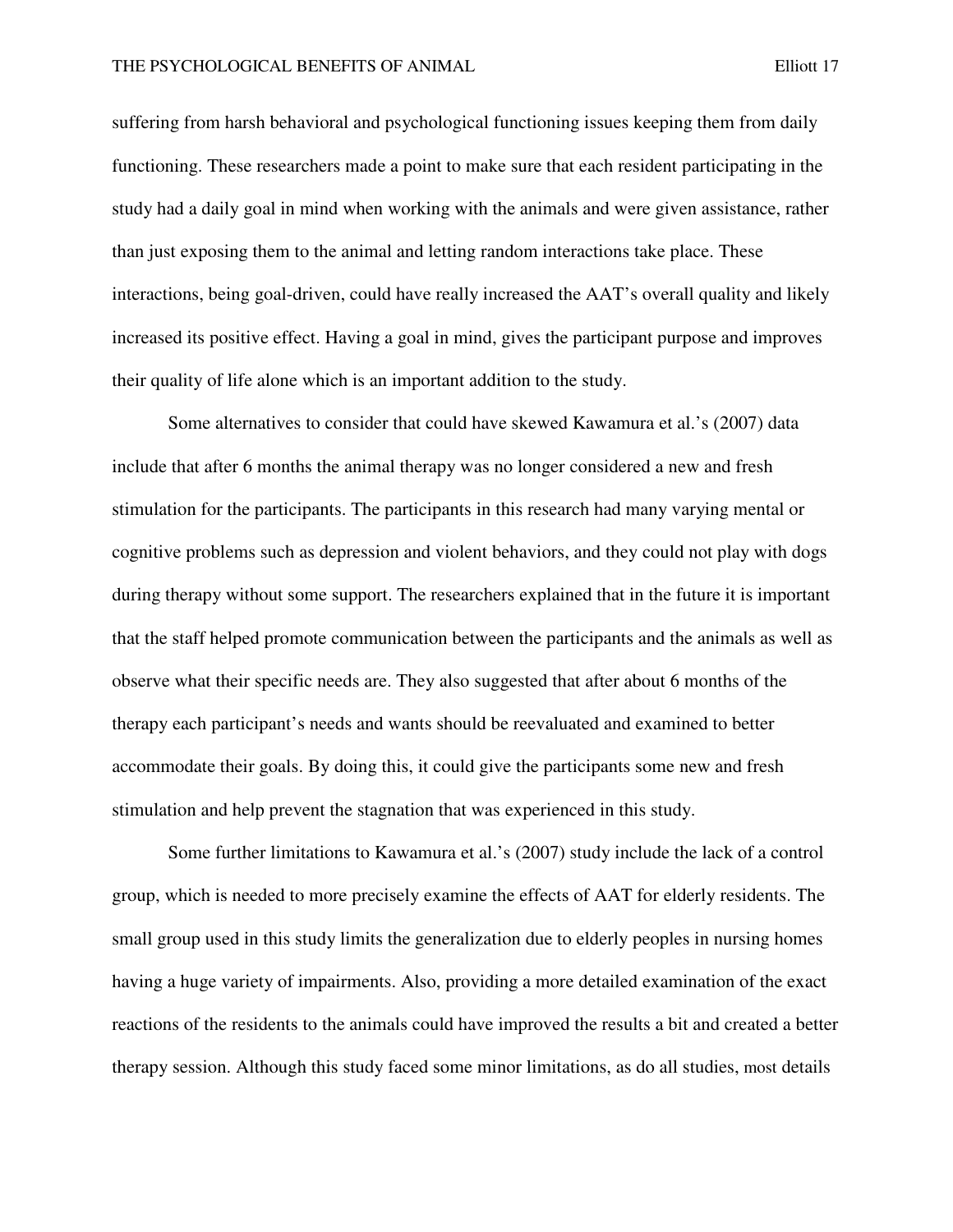of this study were planned carefully and the researchers did a laudable job at finding ways to help facilitate the effects of the AAT process.

 Reading through and critiquing these studies made me consider what I would do if I conducted my own study. I would include at least 10 different nursing residences in my study and recruit at least 30 participants per home. I would allow all, whether cognitively impaired or not, into the study and randomly assign participants into different categories when gathering results from the study. I would want to include as many different types of individuals as possible considering the major variances among humans in everyday life. I would conduct the study over a period of 3 years but I would definitely be sure to include different time markers to readjust goals as well as make any changes to the therapy sessions if needed. I would create 2 hour sessions four days a week to allow participants optimal animal experience. A control group of no-animal interaction would be included, but I would make sure that all participants enjoyed animals in some way. By doing this, the results would not be skewed due to people who dislike animals not experiencing an effect or having a negative effect from animal exposure during sessions. I would incorporate a variety of therapy animals (not just dogs) and allow the participants a chance to choose which animal they would prefer, whether that be a dog, cat, bird, etc. I would create different challenges or games to complete with the animals and not just simply allow residents to pet or talk to the animals. Physical activity, even the most minuscule of such, helps the brain as well. This process would give the therapy a new twist and keep things fresh and stimulating over the long period of time. Ages involved the study would include 65 years of age and older and I would even include those suffering paralysis. AAT does not discriminate in who exactly it helps. Animals have a major impact on one's mood and wellbeing, no matter what the individual's circumstance.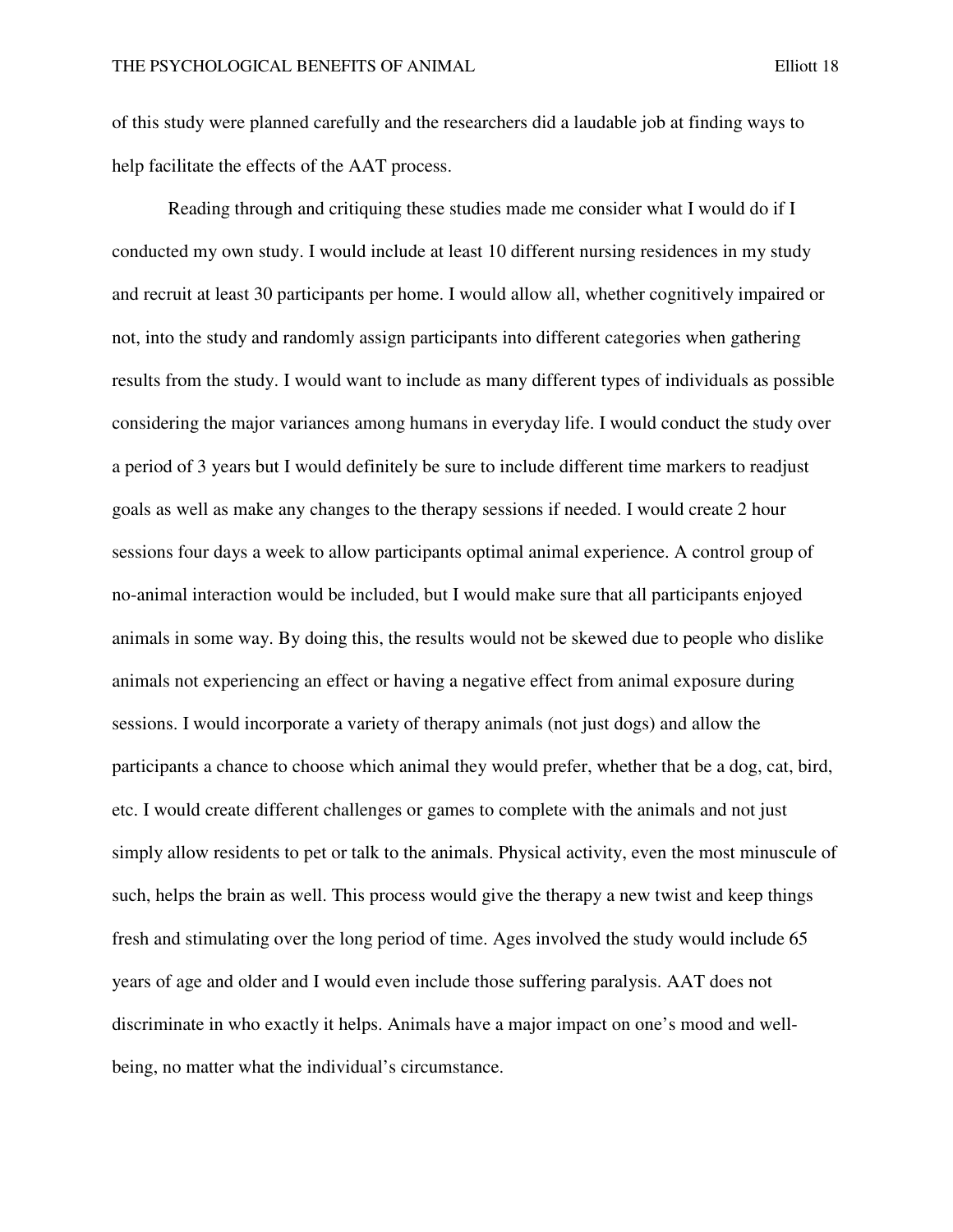The existing studies, although having some disadvantages and limitations, do make a compelling argument in favor of Animal Assisted Therapy. I chose to review these four studies due to their unique way of approaching animal therapy's benefits, whether it included a planned control group to examine the effects of just simply caring for an animal or plant or included cognitively impaired and severely depressed individuals. These four studies cover all grounds and reflect the diversity of the struggles experienced by today's elderly in nursing homes, both physical and mental. Animal Assisted Therapy can reduce the loneliness experienced by too many, creating an alternative form of companionship and thus bringing happiness, a greater sense of well-being, and distracts from individuals' physical, mental, and cognitive ailments.